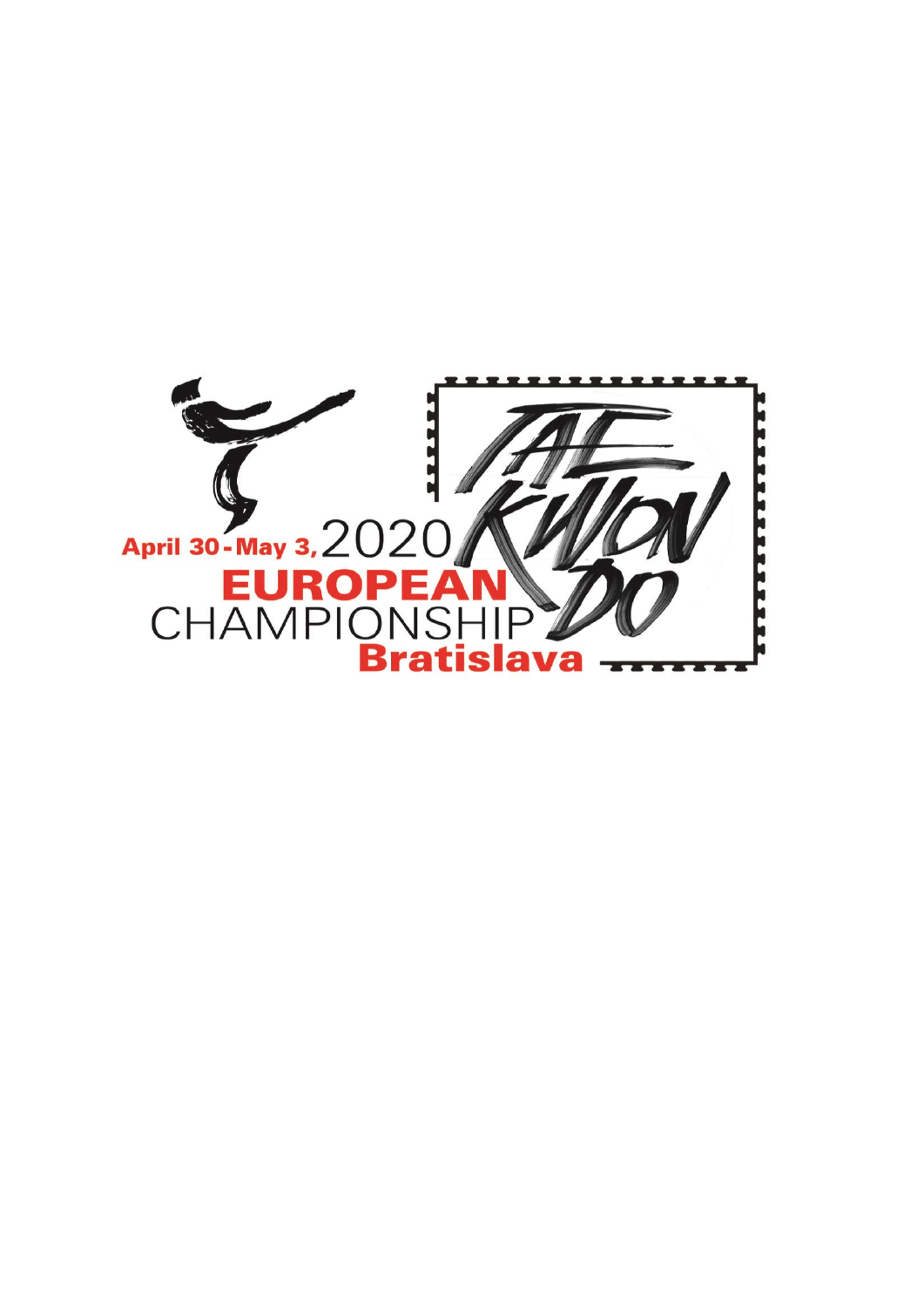

**10th of December 2020, Bratislava**

**On behalf of the Organizing Committee of the Slovak Union of Taekwon - Do ITF I have the pleasure to invite you to the European Championships 2020, which will be held in the historical center of Bratislava, the capital city of Slovakia.**

**Bratislava is an active part of the network of major European cities. It is a city with an open and interconnected economy.**

**This letter serves as an official invitation to your National Association for sending your delegations to this prestigious Taekwon – Do event.**

**Our previous international events have always been a space for participants to meet representation of the countries, the best results and to spend a few days common in Slovakia.**

**I hope the European Championships will be a great opportunity and unforgettable event for all participants and will bring a lot of success which will make all of us happy.**

**All organizers wish you a good time in a small big city Bratislava.**

**We look forward to meeting you in Bratislava.** 

**Yours in Taekwon –Do ITF**

 $\frac{1}{2}$ 

 **Mr. Ladislav Huňady President Slovak Union of Taekwon – Do ITF**





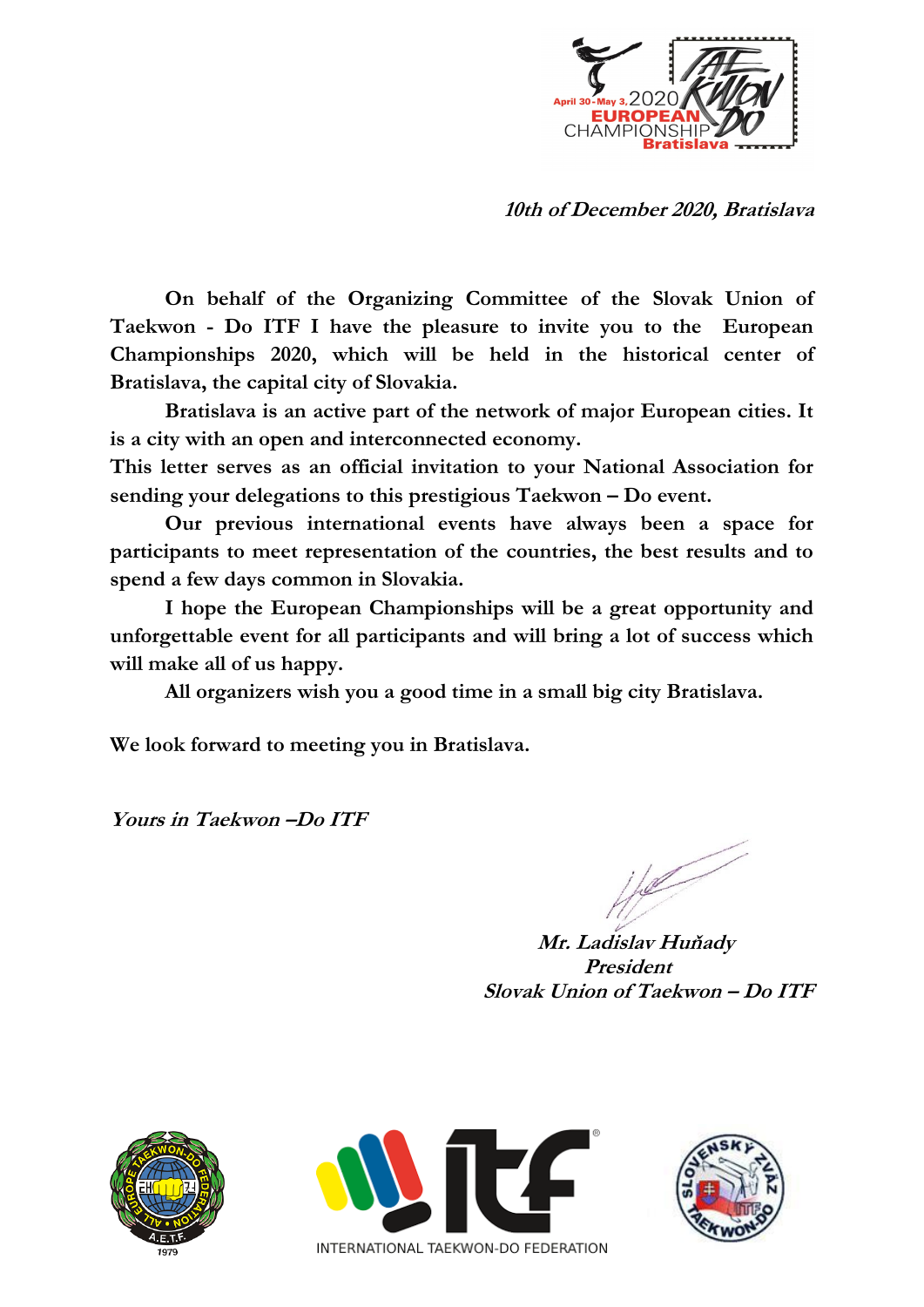

## **Place and time of event**

The 35th Senior and 26th Junior European Taekwon‐Do Championships will take place from the 30th of April – 3rd of May 2020, in Athletic hall Elan, Bajkalská 7, 831 04 Bratislava, Slovakia. Bratislava is located 80 kilometers from Schwechat Airport in Wienna (Austria).

# **Organizers**

All European Taekwon-Do Federation (AETF), Slovak union of Taekwon – Do ITF (National Association) in co-operation with the City of Bratislava.

# **Contact:**

#### **Mr. Ladislav Huňady**

President of Slovak union of Taekwon – Do ITF Head of the Organizing Committee +421 908 553 335 [ladislav@euros2020.sk](mailto:ladislav@euros2020.sk)

### **Mrs. Mária Huňady**

Vice - President of Slovak union of Taekwon – Do ITF +421 904 965 864 [maria@euros2020.sk](mailto:maria@euros2020.sk)

### **Mr. Matej Košalko**

Secretary General of Slovak union of Taekwon – Do ITF +421 918 966 405 [matej@euros2020.sk](mailto:matej@euros2020.sk)

**Address:** Euros2020, Trnavská 18, 919 04 Smolenice, Slovakia **Internet:** [www.euros2020.sk](http://www.euros2020.sk/)





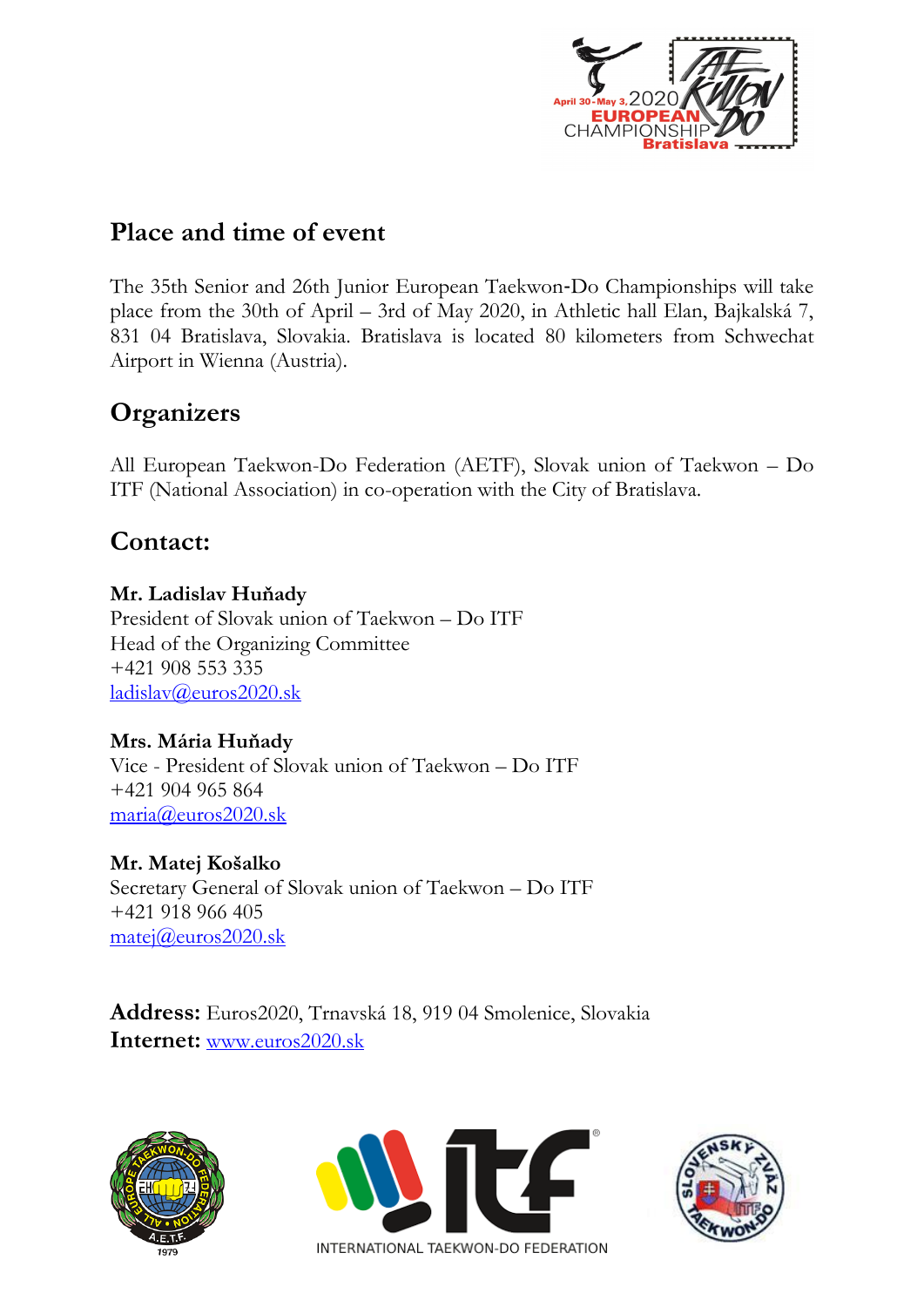

# **Arrival dates and meeting point**

Delegations must arrive in Bratislava before or on **Wednesday 29th of April 2020 before 12.00** and may proceed directly to the meeting point City Hotel Bratislava (Seberíniho 1765/9, 821 03 Bratislava) for registration of accommodation and possible competition fees payments.

Each country will be responsible for their own expenses whilst attending the Championships.

## **How to get to Bratislava**

### **By plane**

Bratislava Airport is located 6 kilometers from the hotels. The organizer will provide the transport from the Bratislava airport to hotels and back to the airport – 60 Euro/group. You can also take a bus or taxi.

Bratislava is situated only 80 kilometers from Schwechat Airport in Wienna (Austria). You can take a bus or a train to Bratislava.

The organizer will also provide the transport from the Schwechat airport to hotels and back to the airport.

- Groups up to 25 people 260 Euro
- Groups over 25 up to 42 people 500 Euro
- Groups over 42 up to 65 people  $760 \text{ Euro}$
- Groups over 65 up to 84 people 1000 Euro

## **By train**

Bratislava has good connections by railway from Prague, Vienna, Budapest, Berlin, Warsaw and Zurich. You can easily book train tickets at the website.

## **By car**

Most of the road are very good standard. Traveling by car is convenient in Slovakia.





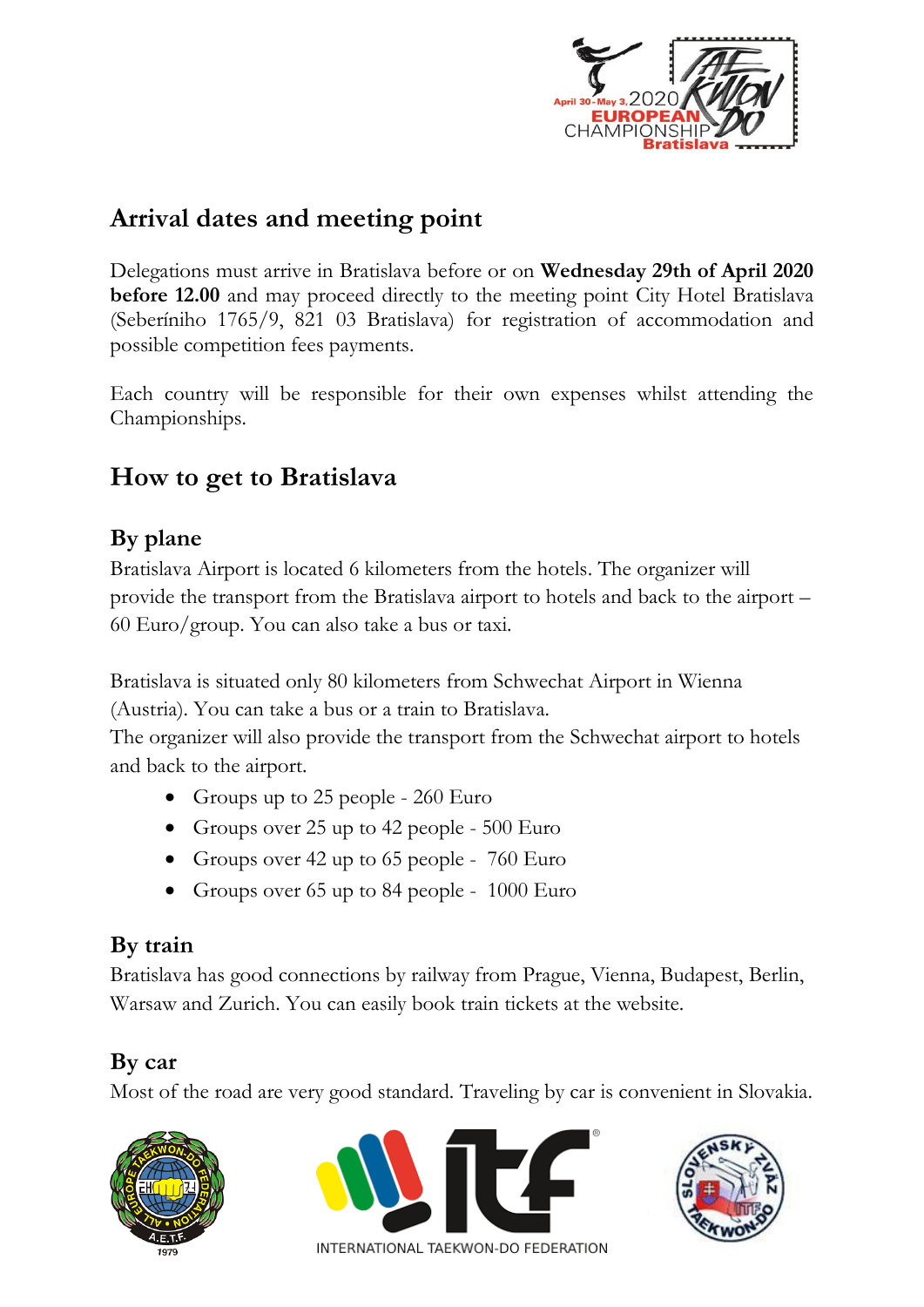

# **ATHLETIC HALL ELAN**

**Address:**

**Athletic Hall Elan** Bajkalská 7 831 04 Bratislava Slovakia Web:<http://www.shmladost.sk/>



- **Elan Athletic Hall Dimensions:** 38 x 90 m including oval but without tribunes
- **Capacity:** cca 1 100 people seating
- **Surface:** Tartan

#### **Athletic Hall Elan possibilities of use :**

- **Indoor track and field disciplines**
- Three tennis courts
- **Handball**
- Modern gymnastics
- **Floorball**

#### **Other potential uses:**

- $\blacksquare$  Lectures
- **Concerts**
- Corporate film work days
- Show
- Other options in agreement with the leadership







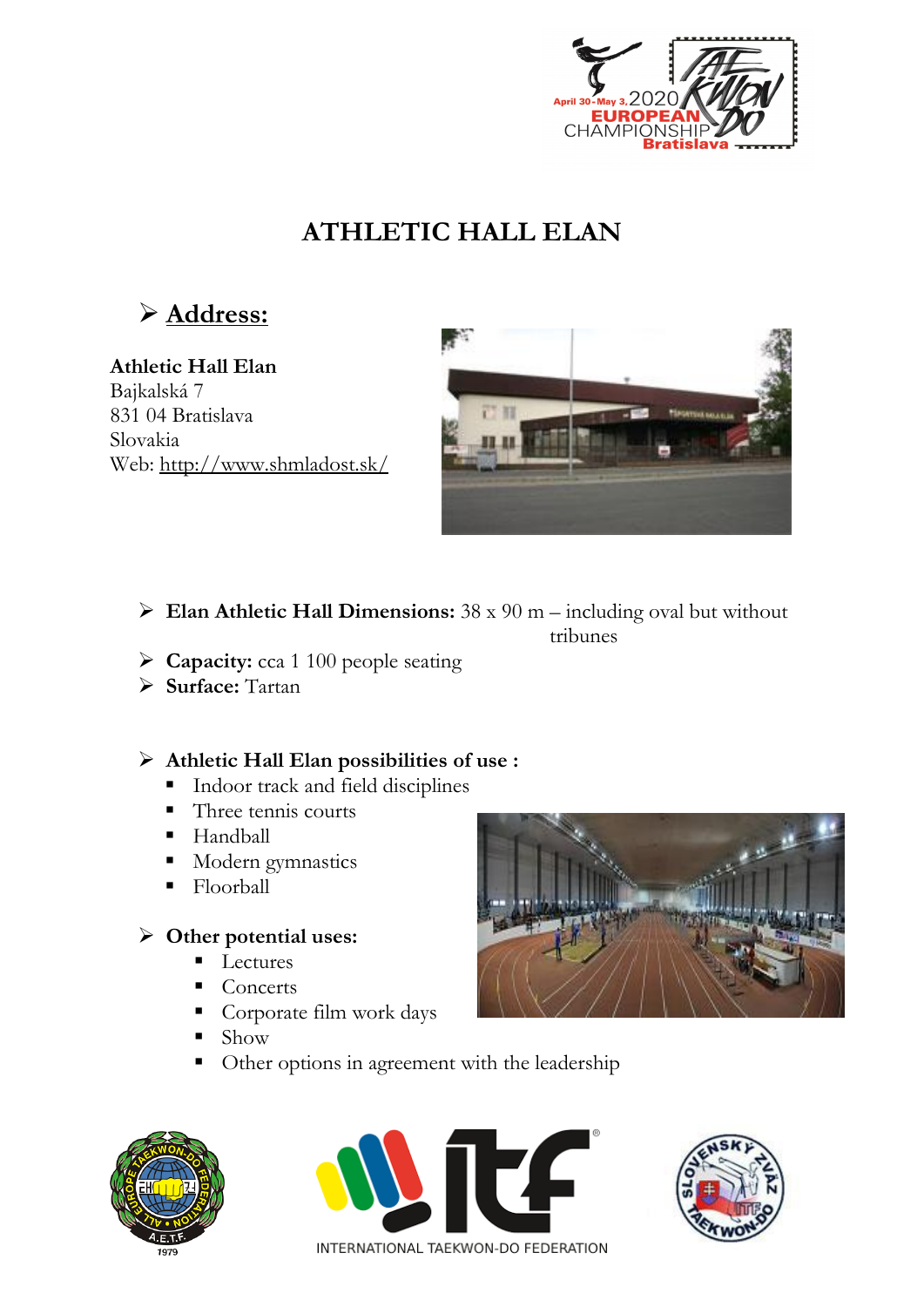

# **Registration of the Competitors**

Registration of competitors, coaches, VIPs, officials and supporters will be coordinated by All Europe Taekwon-Do Federation and must be registered for event through ITF-ONLINE. All NA's can register their delegation with their log-in at: [https://www.tkd-itf](https://www.tkd-itf-online.org/)[online.org](https://www.tkd-itf-online.org/)  Other important information might be found at the following website: [www.itfeurope.org](http://www.itfeurope.org/)

The registration will be done only online and it will be closed on **12th April 2020 at 23:59.**

## **Competition rules**

Competition rules will be the official International Taekwon-Do Federation Tournament rules.

# **Weigh In**

The Weigh In shall take place on **Wednesday April 29th, 2020 from 09.00 to 14.00** according to the Weigh In time table per country in **the City Hotel Bratislava**. Organizator will provide the free transport from the hotels to the City hotel Bratislava.

All competitors must be present at the Weigh In regardless of the event they compete in. They must also be in possession of a valid identification document (passport, national ID), Euros 2020 official ID cards, ITF small black belt card.

All competitors must make the weight in their ITF approved dobok trousers and T- or polo shirt. A maximum of 500 gram margin over the indicated weight division is permitted.

Competitors not making their weight at the 1st attempt will have one (1) hour to present themselves for the 2nd and last attempt. If he/she doesn't make the weight then he/she shall be removed from the sparring competition category and shall not be allowed to enter any other weight category.





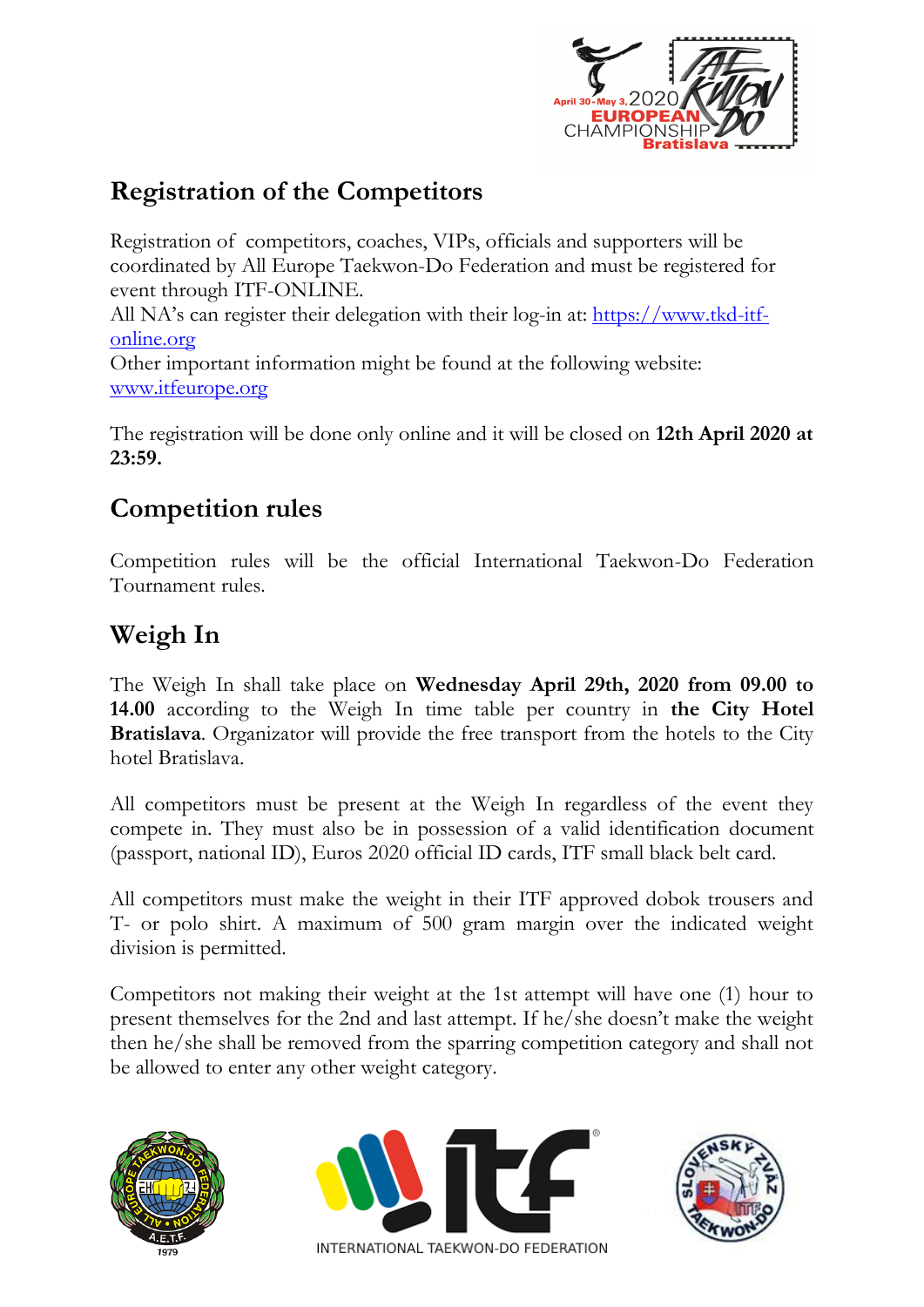

# **Divisions**

- ●The championships will be performed separately for Seniors and Juniors.
- ●Juniors must be 14 years old on the first day of the competition.
- ●Competitors born in the year 2002 must participate as Juniors.
- ●Competitors born on 2001 or before are seniors.

# **Equipment regulations**

All competitors have to wear the official ITF dobok and protection gear from the sponsors as shown at the ITF website (www.tkd-itf.org) under "Approved equipment". All competitors in sparring competition must use protection gear in red or blue color depending on the draw.

### **Entry fees**

Individual entry fee: **100,00 €** per competitor (including for competitors competing only in Team disciplines); Team entry fee: **50,00 €** per team.

The competitor's entry fee can be paid in CASH and in EUROS at the registration of competitors or can be transferred electronically and must be cleared by **12th April 2020** to the AETF Bank Account.

#### **A.E.T.F. Bank Account**

Incumbent: All Europe Taekwon-do Federation Incumbent address: 5/B Milenijna, 20-884 Lublin, Poland Bank: BPS SA. o/ Lublin Bank address: 4 Karlowicza, 20-027 Lublin, Poland Account: (IBAN): PL 16 1930 1695 2500 0518 6754 0002 SWIFT: POLU PL PR





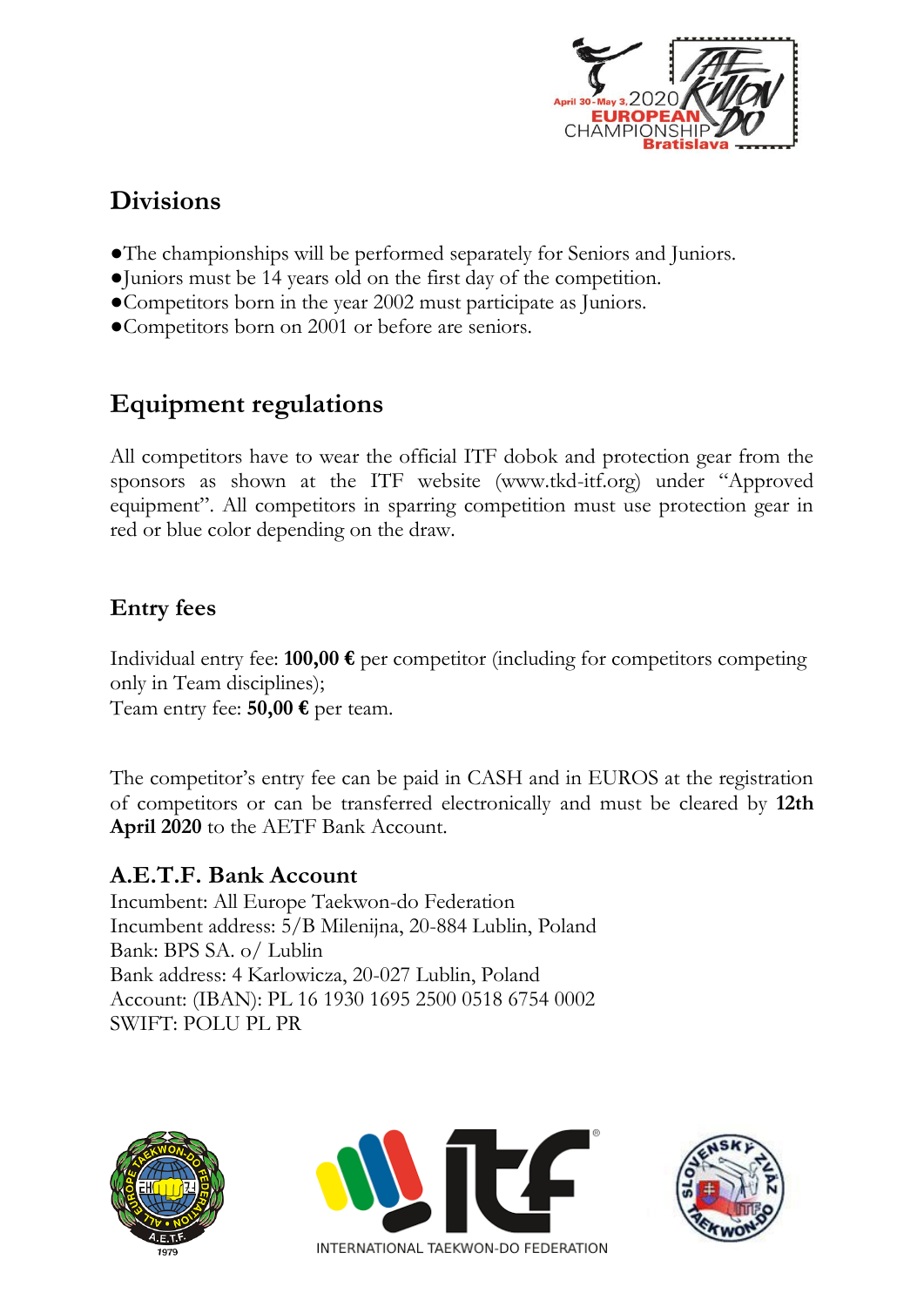

Please remember to pay the transfer costs from your side. If the AETF has to pay for the transfer costs then you will need to pay this back upon arrival. Credit cards and other forms of payment will not be accepted.

### **Insurance**

The Organizing Committee of the European Championships 2020 will NOT be financially or morallyresponsible for any possible injuries caused during the competition. All competitors must have full insurance coverage by their own organization/country.

## **Free training facilities**

On **Tuesday 28th of April and Wednesday 29th of April 2020** free training facilities are available at the sport hall **Dom športu, Junácka 6, Bratislava** according to the following training schedule:

- $\bullet$ Tuesday 13.00 19.00 hrs
- $\bullet$ Wednesday  $10.00 19.00$  hrs

Organizer will provide the free transport from the hotels to the sport hall Dom športu.





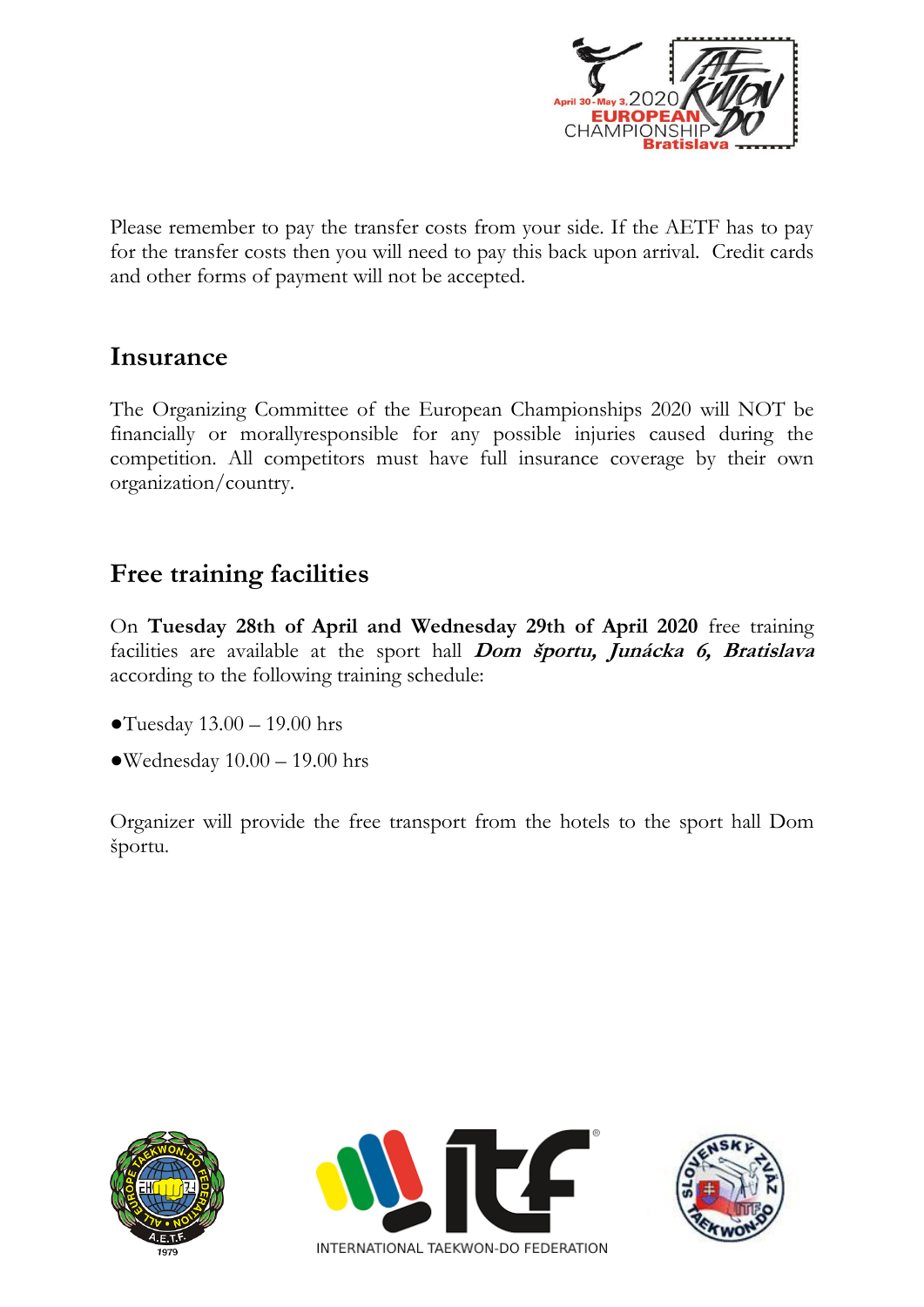

## **Accommodation - Competitors, Coaches and/or Others**

Booking of accommodation should be made by the person in charge of each country. Please note that the Organizing Committee will not handle any bookings from individuals.

We offer three different levels of accommodation during the championships. You can choose between 3 star hotel (STANDARD), 3 star hotel (COMFORT) and 4 star hotel. In  $3$  \*\*\* hotels there are rooms for 1 up to 2 persons and in  $4$  \*\*\*\* hotel there are rooms for 1 up to 3 persons.

In each level **the price includes half board – breakfast and dinner.** Dinner will be served at the hotels. The dinner will be adapted for "sportsmen". Accommodation starts with dinner on arrival day, ends with breakfast on departure day with no exception.

We will also help with alternative dishes for persons with allergies or special diets if you state this in your application.

The price also includes free training facilities during Tuesday and Wednesday, transport from the hotels to the arena, medical assistance during the competition and free admission to the Euros 2020 party.

Below are the prices for the different types of accommodation for **competitors, coaches and supporters**. The prices are per person per night.

|                 | <b>SINGLE</b>     | <b>DOUBLE</b>     |
|-----------------|-------------------|-------------------|
|                 | ROOM/NIGHT/PERSON | ROOM/NIGHT/PERSON |
| 3*** HOTEL      | <b>90 EURO</b>    | <b>60 EURO</b>    |
| <b>STANDARD</b> |                   |                   |
| 3*** HOTEL      | <b>99 EURO</b>    | <b>68EURO</b>     |
| <b>COMFORT</b>  |                   |                   |
| 4**** HOTEL     | <b>105 EURO</b>   | <b>75 EURO</b>    |
|                 |                   |                   |





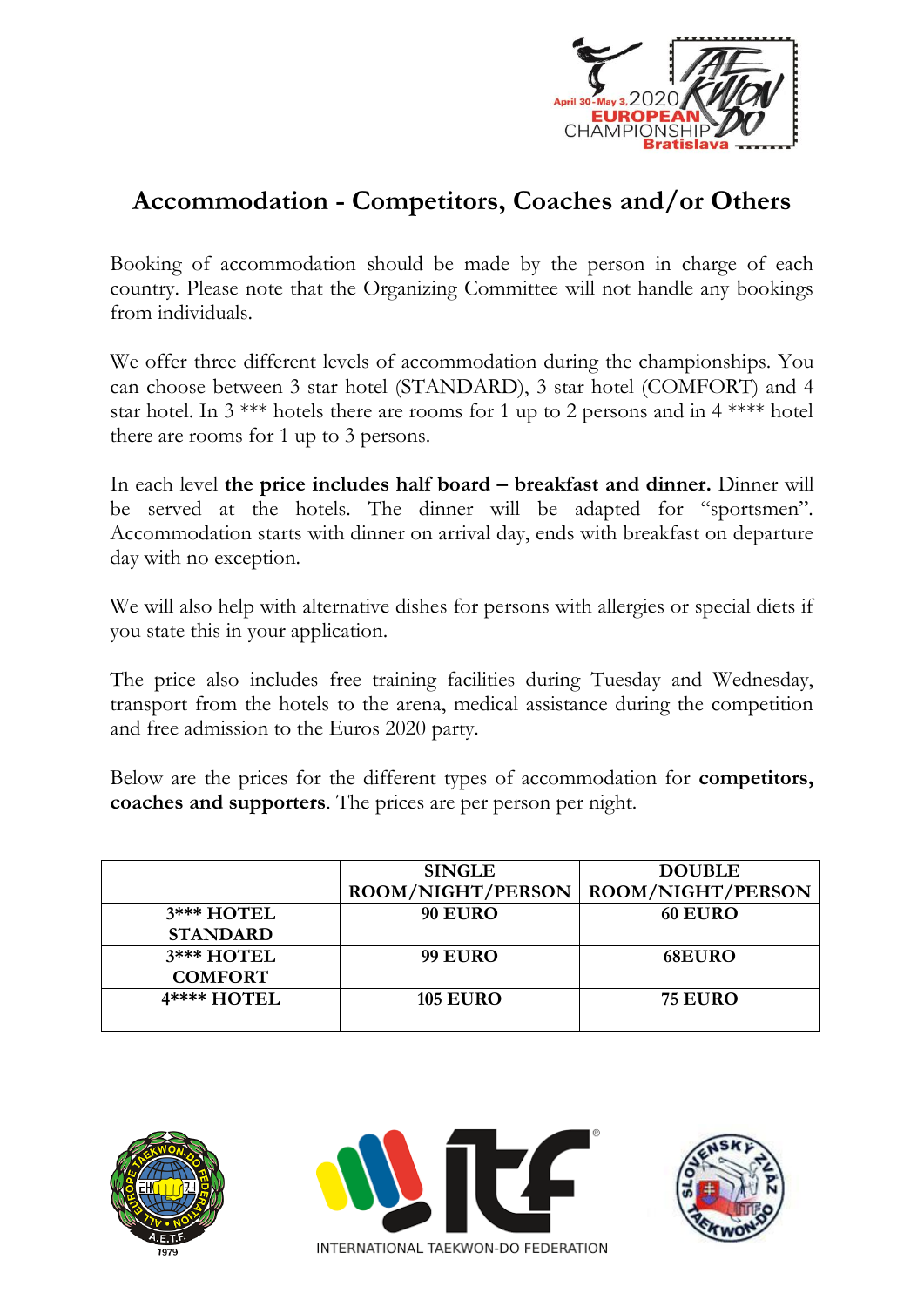

Below are the prices for the different types of accommodation for **VIPs**. The prices are per person per night.

|                   | <b>SINGLE</b>                         | <b>DOUBLE</b>  |
|-------------------|---------------------------------------|----------------|
|                   | ROOM/NIGHT/PERSON   ROOM/NIGHT/PERSON |                |
| 4**** HOTEL TATRA | <b>105 EURO</b>                       | <b>75 EURO</b> |

Please note that the number of different types of rooms is limited! We will handle applications in the order they are received. This means that those who send their applications first will have priority.

Follow these steps to start the process of booking your accommodation:

#### **Step 1**

Fill in and send the form "Hotel Booking Application Form" on or before **26th of January 2020**. After this date we cannot guarantee places in the hotel or the above mentioned prices.

Send the form via e-mail to:  $\text{maria@euros2020}$ .sk

The organizers will check your booking and send you an invoice for prepayment of **50%** of the total amount for each person list in the form.

Please note that the booking will not be confirmed until the requested amount has been registered in the organizer's account. Please remember to pay the transfer costs from your side, if the Organizing Committee has to pay for the transfer costs then you will need to pay this back on arrival.

Those countries and their participants NOT booking their hotel accommodation through the Organizing Committee shall pay **100 €** per person to obtain the competition ID card in advance via bank transfer. The Organizing Committee will send an invoice to the delegation.





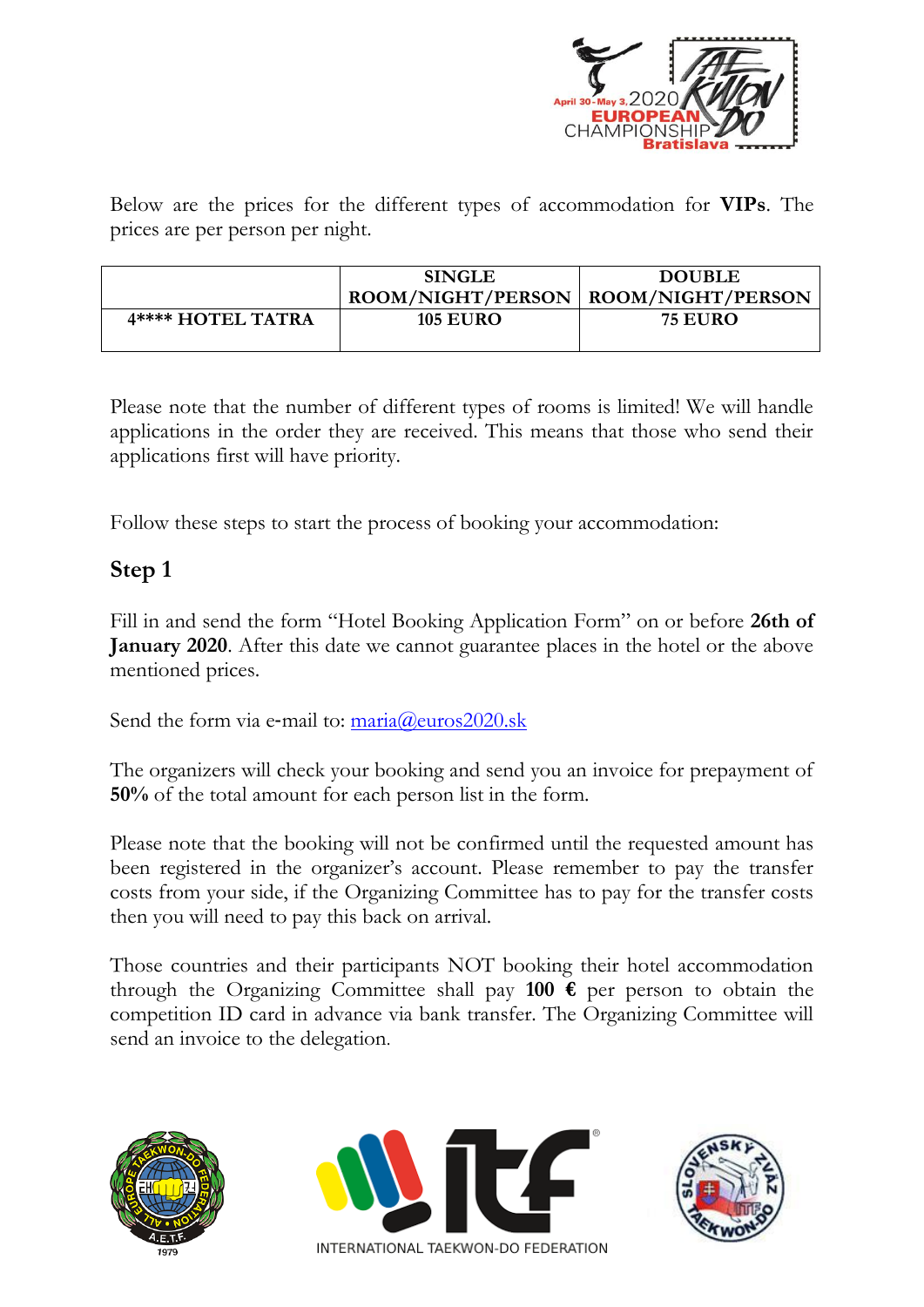

### **Step 2**

After the amount has been accounted, your booking will be officially accepted. This will be confirmed to the responsible person of each delegation.

### **Step 3**

The accommodation balance must be paid on or before **15th of March 2020**. You may pay the whole accommodation amount in advance if you wish to do so.

Note! All hotel payments must be made electronically to the organizer's account according to the due dates. No cash payments will be accepted.

#### **Step 4**

It is possible to make small changes in the hotel accommodation reservation until **15th of March 2020**. After this date it is not possible to change the reservations and the accommodation form will be used as the base of calculating the accommodation cost for each country delegation.

#### **SZTKD ITF Bank Account (to pay for accommodation)**

Incumbent: Slovak union of Taekwon – Do ITF Incumbent address: Trnavská 18, 919 04 Smolenice, Slovakia Bank: Tatra banka, a.s. Bank address: Hodžovo námestie 3, 811 06 Bratislava, Slovakia Account: (IBAN): SK 89 1100 0000 0026 2903 8208 SWIFT: TATR SK BX





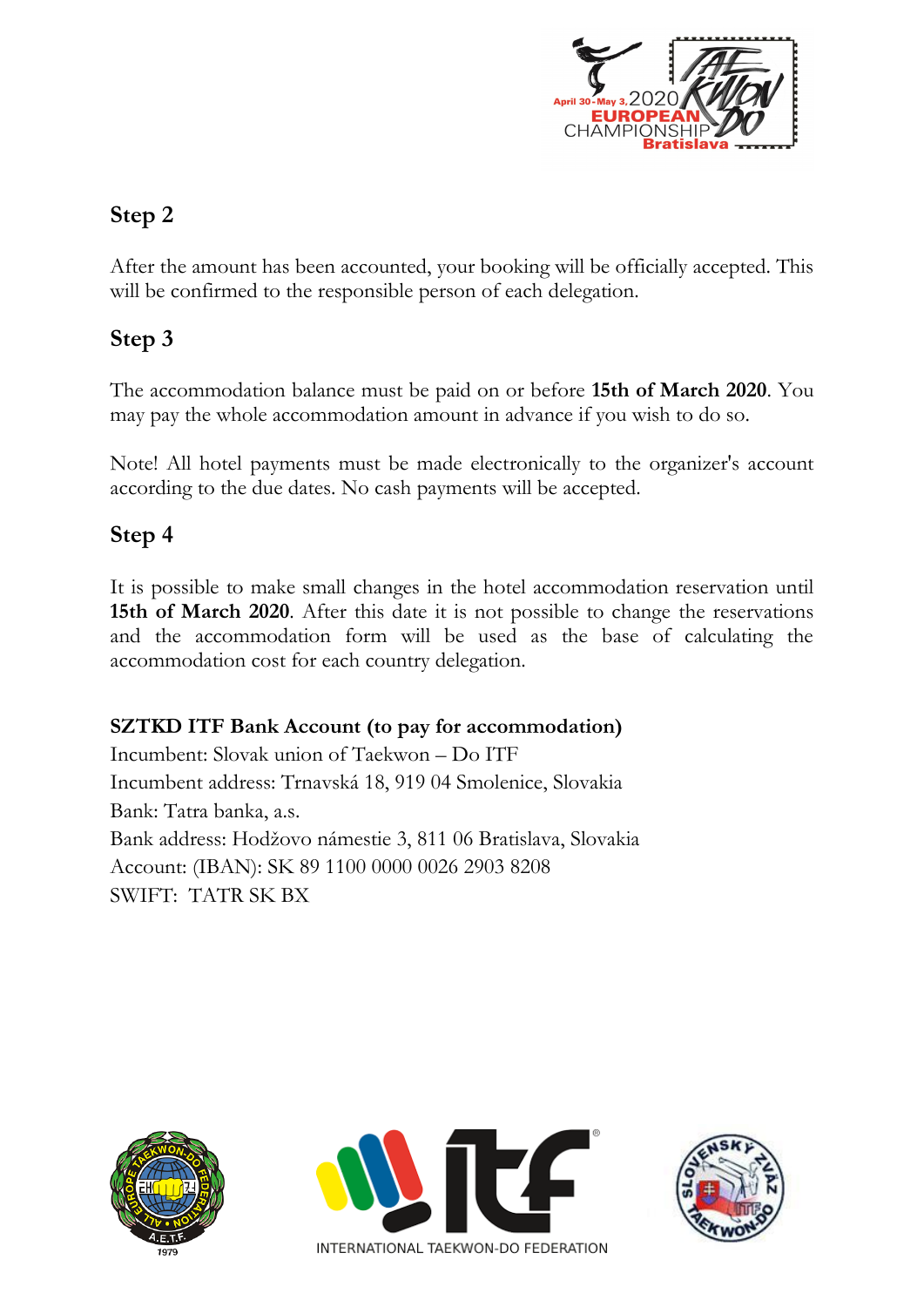

# **Umpires**

•Umpires must arrive before or on **Wednesday 29th of April 2020 before 12.00** and depart on Sunday 3rd or on Monday 4th of May, 2020.

•Slovak union of Taekwon – Do ITF will pay a 6 days/5 nights hotel accommodation including full board (beverages not included) for a maximum of 50 umpires.

•Umpires will be accommodated in twin/double (2 persons) rooms.

• Umpires who prefer to stay in single rooms must pay a surcharge of 30 Euro per night. If umpires request to share the room with their own guest, the guest must pay the full rate of 75 Euro per night.

•Umpires not selected, but wishing to participate and approved by the AETF Tournament & Umpire Committee, must cover their hotel accommodation according to above mentioned arrangements and will not receive any expense reimbursement by the AETF.

•Umpires must attend **the Umpire meeting on Wednesday 29th of April, 2020 from 15.00 – 17.00 in the Hotel Tatra**.

•Umpires not present at the above mentioned umpire meeting shall be removed from the umpire list and shall pay their own accommodation expenses.

Countries must fill in the "2020 AETF UMPIRE application form" which you can find under the link: <https://forms.gle/oCuBzM6L3pCrJPpY8> to apply for their Umpires to be selected for the AETF European Championships 2020. Deadline to fill in the application is **12th of January 2020**.





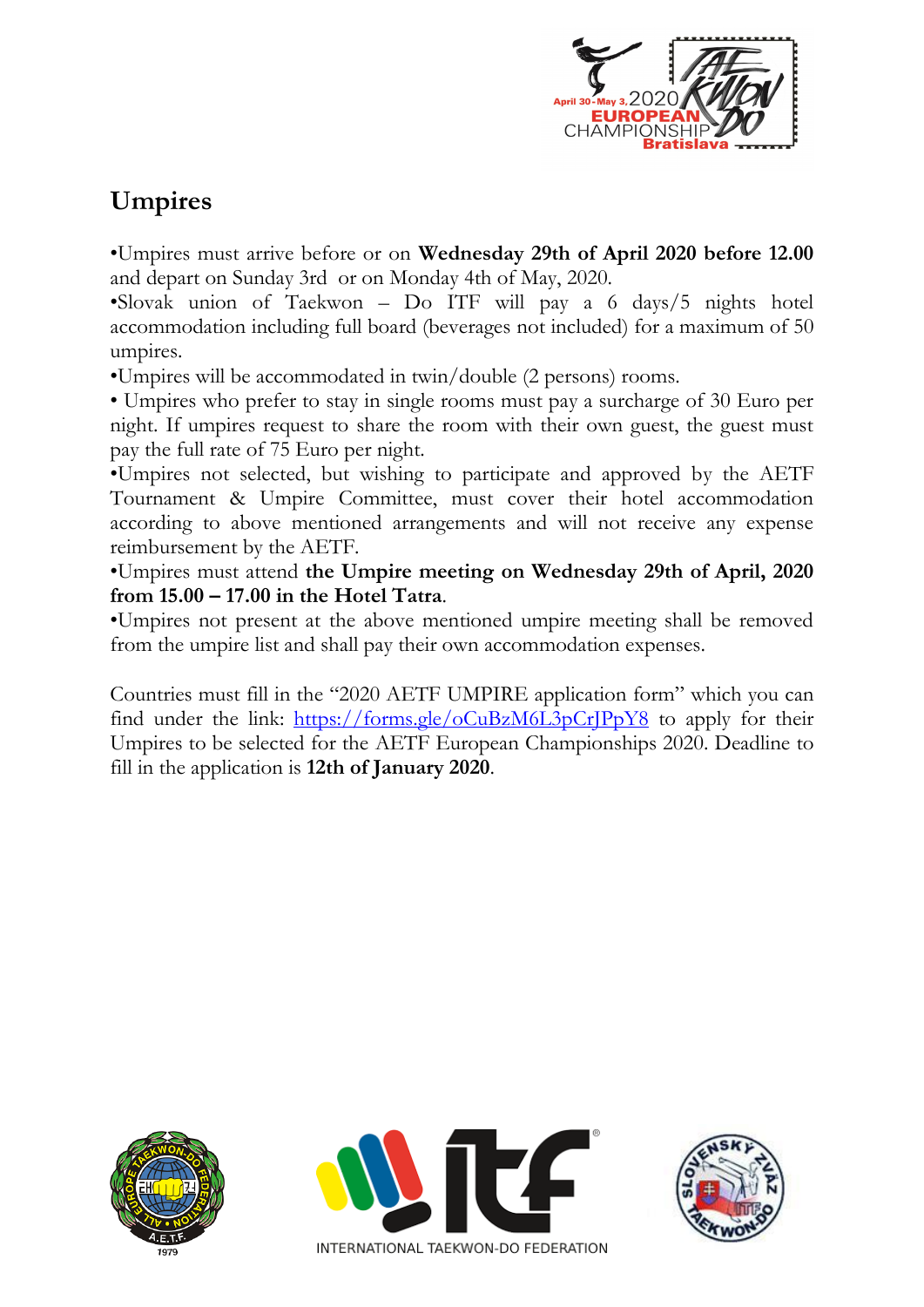

# **Coaches**

Please note that coaches are invited to **the coach meeting** held at **the Hotel Tatra on Wednesday 29th of April 2020 at 17.00 –18.00 hrs**. Countries may participate in the coaches meeting with a maximum of 4 coaches. It is the Coach's responsibility to make sure that competitors who are not competing remain in the stands. Competitors found in the competition area when not called in the competition categories will have their ID card withdrawn by the AETF Tournament and Umpire Committee! It will be returned to the Coach after the payment of a fine of  $100 \text{ } \in$ .

Coach must wear a  $T/polo$  shirt or tracksuit jacket with their country name written at the back.

# **Supporters**

Supporters accommodated in the organizer's hotel will receive a competition ID card free of charge. The ID card includes free entry to the competition and the after party. Tickets to the Championships for other spectators are sold at the door.

### **Press**

The organization has its own Press staff. Those who wish to apply for a Press Badge can do so by sending application to: **maria@euros2020.sk**. A maximum of five (5) press passes will be allocated. Cost of this is 50  $\epsilon$ .

## **Visa**

The national federation of the country needing a visa must send the Organizing Committee by e-mail **matej@euros2020.sk** the names of the competitors/coaches/umpires/VIP's/supporters/etc. attending the championship. The list must also include their passport number and date of birth. The Organizing Committee will then provide an official invitation that can be presented to the Slovak Embassy. It is recommended to apply well in advance.





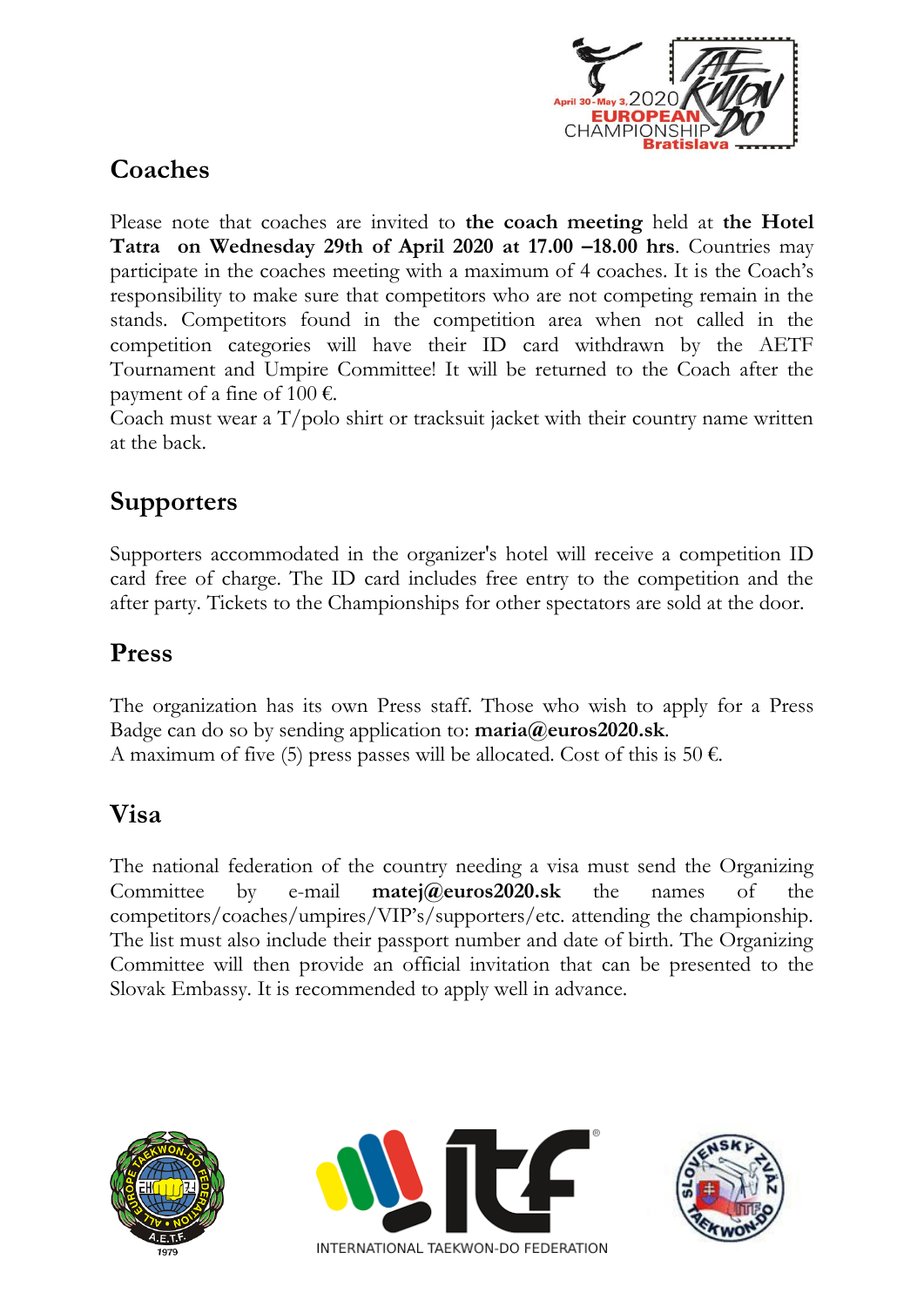

# **Anti-Doping**

The ITF Anti-Doping Committee can be present at the championships. Doping control would be carried out by Antidoping Agency of Slovakia (https://www.antidoping.sk/) personnel in line with WADA Protocols (https://www.wada-ama.org/).

### **Extraordinary circumstances**

The Organizing Committee of the European Championships 2020 is NOT responsible for ANY consequences caused by possible delays or cancellations of flights or other transportation used by the participating teams travelling to Slovakia. Therefore the prepayment for hotel accommodation made before the Championships will not be refunded.

### **TIMETABLE**

### •**28th April 2020 (Tuesday)**

10:00-18:00 Arrival and registration – City hotel Bratislava

### •**29th April 2020 (Wednesday)**

08:00-12:00 Arrival and registration – City hotel Bratislava 09:00-14:00 Weigh-In according previously announced schedule 15:00-17:00 Umpire meeting – Hotel Tatra (organizer will provide the transport) 17:00-18:00 Coach meeting – Hotel Tatra (organizer will provide the transport) 19:00-21.00 AETF Congress – Hotel Tatra (organizer will provide the transport)





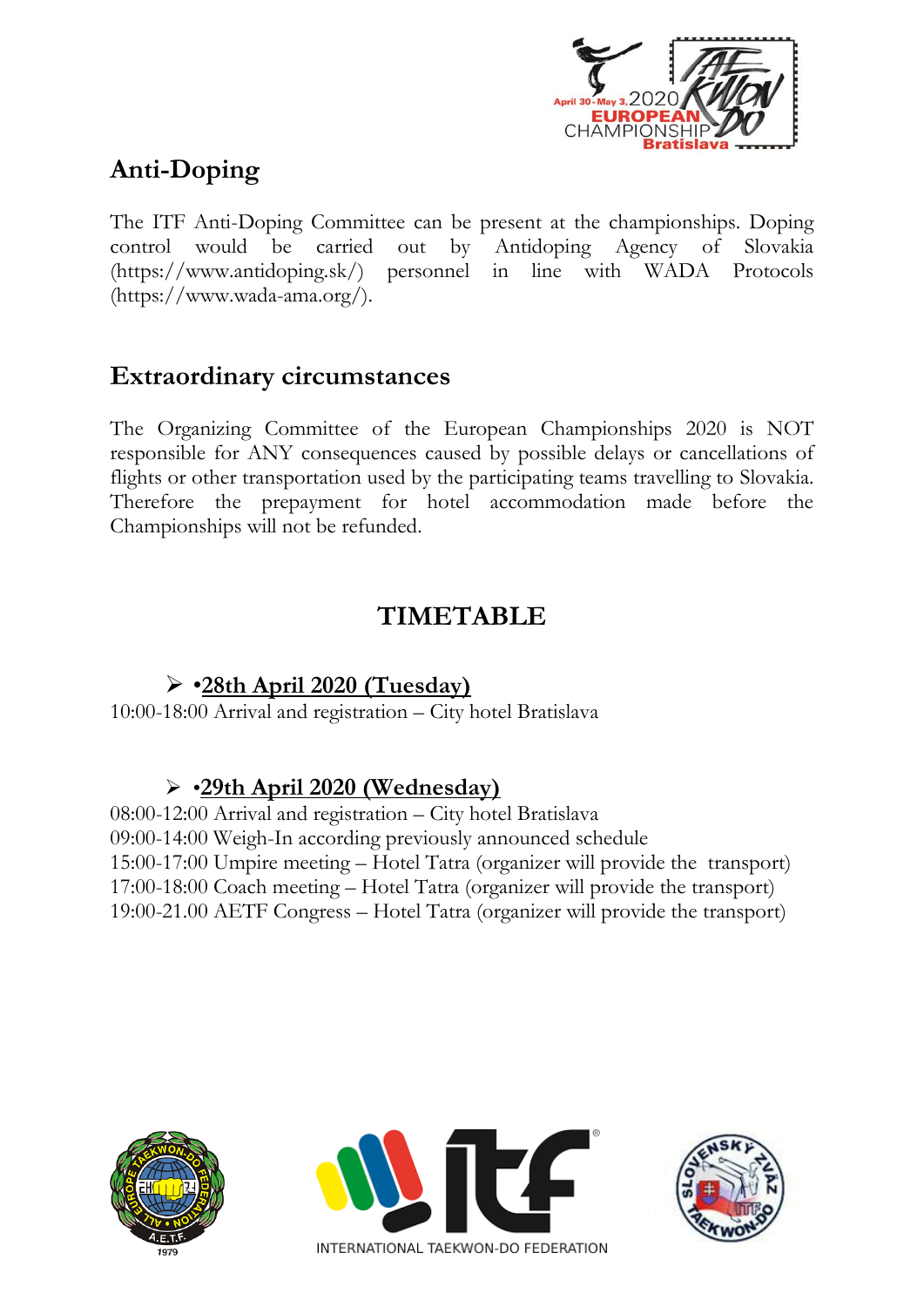

## •**30th April 2020 (Thursday)**

09:00-09:00 Opening Ceremony 09:00-13:00 Competition 13:00-15:00 Lunch 15:00-18:00 Competition

## •**01st May 2020 (Friday)**

09:00-13:00 Competition 13:00-15:00 Lunch 15:00-18:00 Competition

### •**02nd May 2020 (Saturday)**

09:00-13:00 Competition 13:00-15:00 Lunch 15:00-18:00 Competition 18:00-20:00 Gala

### •**03rd May 2020 (Sunday)**

09:00-12:00 Competition 12:00-14:00 Lunch 14:00-16:00 Competition & Closing Ceremony

### •**04th May 2019 (Monday)**

7:00-12:00 Departure of teams or stay for holiday